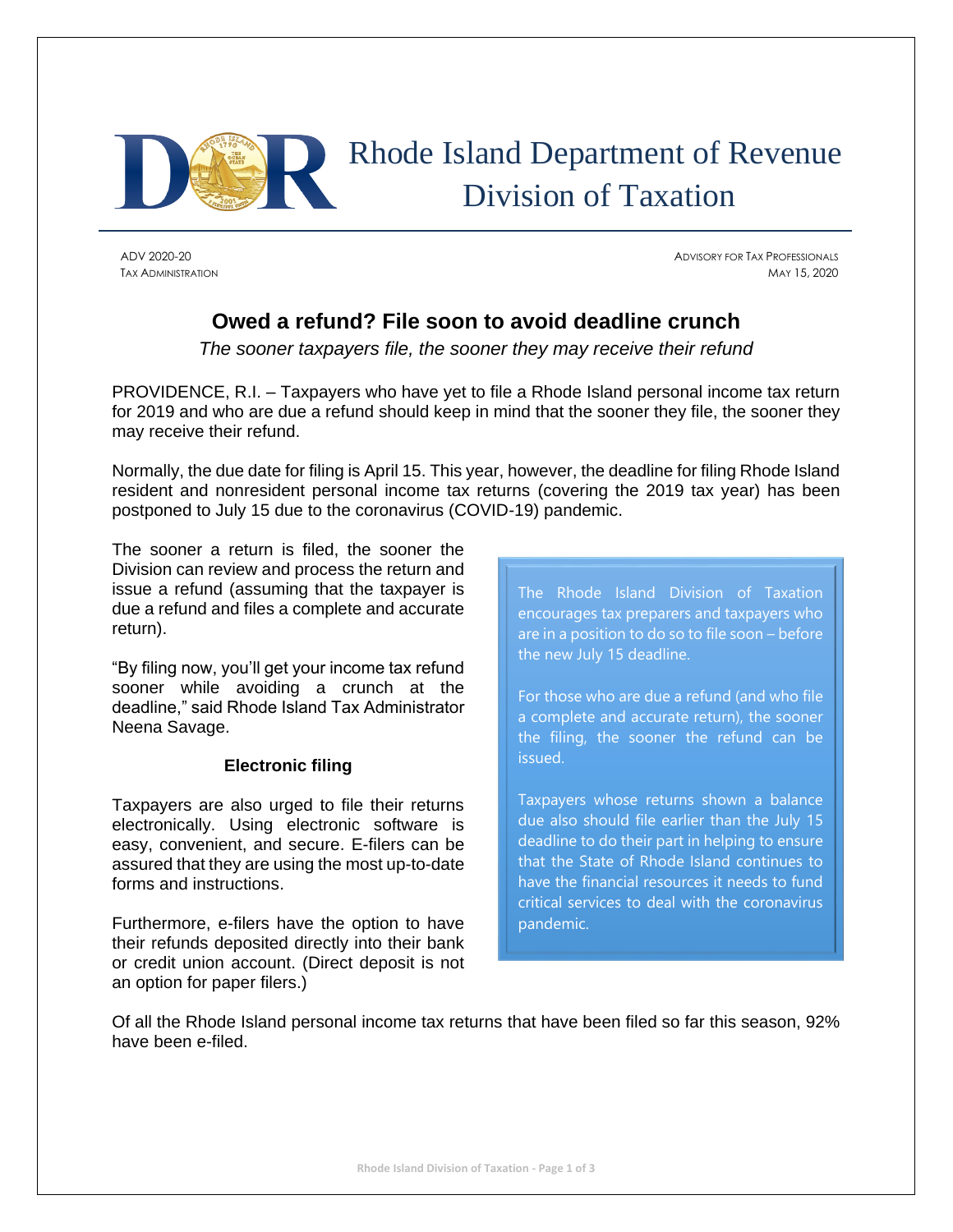The latest statistics from the Division of Taxation are in the following table. (When viewing the table, it is important to note that last filing season, taxpayers were aware that the tax deadline was April 15. This season, taxpayers are aware that the tax deadline has been postponed by three months, to July 15. In other words, this year, taxpayers have three more months to prepare and file their returns.)

| Rhode Island personal income tax statistics – refunds and returns – year-to-date comparison* |                                                 |
|----------------------------------------------------------------------------------------------|-------------------------------------------------|
| Number of refunds issued last season:                                                        | Number of refunds issued this season:           |
| 426,841                                                                                      | 389,208                                         |
|                                                                                              |                                                 |
| Year-to-date refund dollars issued last season:                                              | Year-to-date refund dollars issued this season: |
| \$251,334,525.30                                                                             | \$250,004,680.36                                |
|                                                                                              |                                                 |
| Year-to-date returns processed last season:                                                  | Year-to-date returns processed this season:     |
| 612,632                                                                                      | 508,500                                         |
|                                                                                              |                                                 |
|                                                                                              |                                                 |

\* Year-to-date statistics as of May 11 for Rhode Island resident and nonresident personal income tax returns. Taxpayers have three extra months this season to prepare and file their returns.

#### **Tax preparation**

Those who need help preparing their returns should keep in mind that many tax professionals are available throughout the region who prepare and e-file returns. For information on how to choose a tax preparer, click [here.](https://www.irs.gov/tax-professionals/choosing-a-tax-professional) For do-it-yourself taxpayers, forms and instructions are available by clicking [here.](http://www.tax.ri.gov/taxforms/personal.php) Or choose from among the various commercial tax-preparation software programs available in stores or online.

For information on volunteer tax preparers, click [here.](https://www.irs.gov/individuals/free-tax-return-preparation-for-you-by-volunteers) Many volunteer tax-preparation sites closed in March to limit the spread of the coronavirus, but some continue to operate. (Click [here](http://www.tax.ri.gov/COVID/) for details.)

Also, many taxpayers are eligible to prepare and electronically file their federal and Rhode Island personal income tax returns at no charge by using the Rhode Island Free File program, available on the Rhode Island Division of Taxation website. For more information, click [here.](http://www.tax.ri.gov/misc/efile.php)